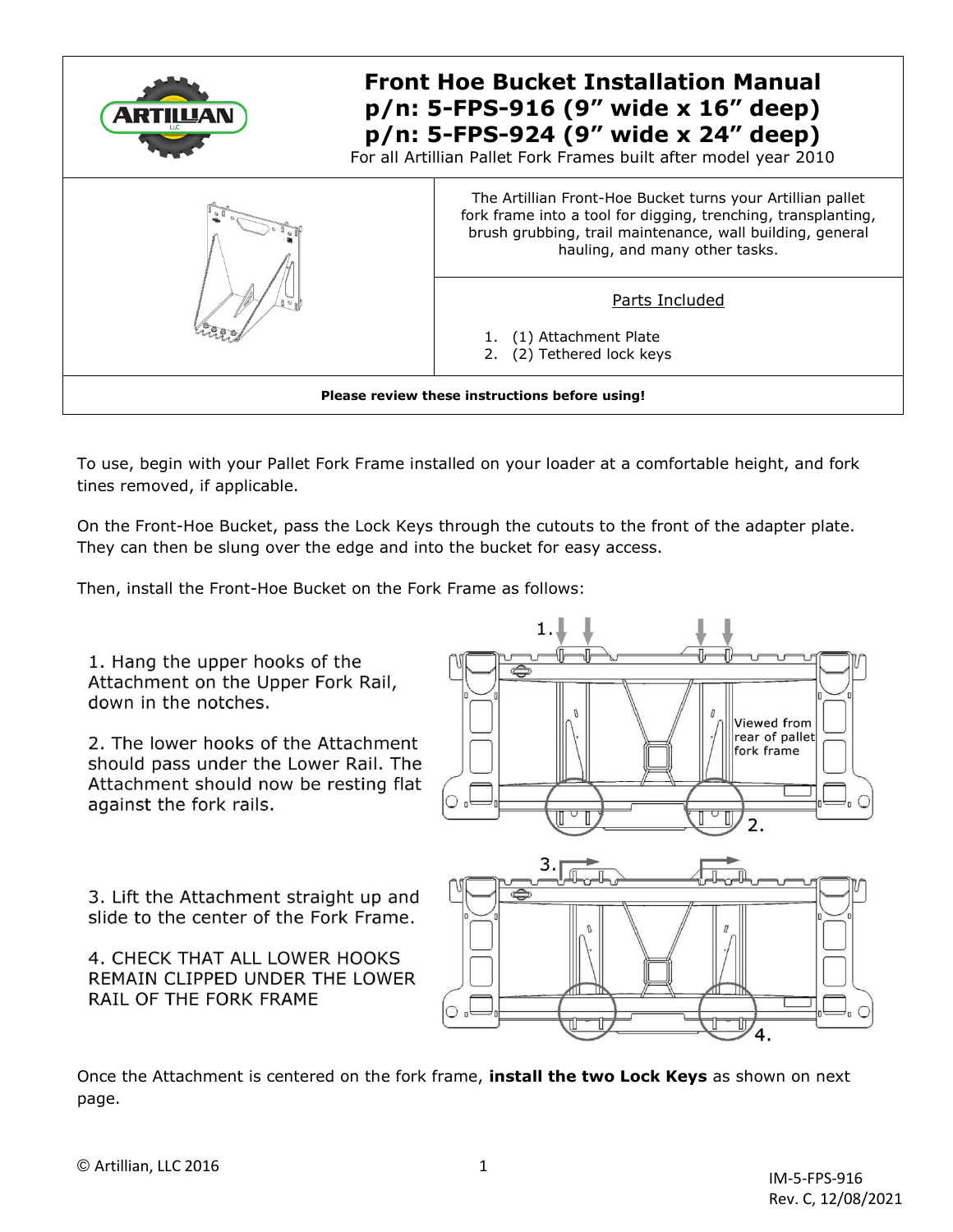



Note: The Front-Hoe Bucket can also be installed "upside down" in the same manner as above. However, in the upside down orientation, it should only be used at the center of the fork frame.

## **WHEN DIGGING, WATCH FOR UNDERGROUND UTILITIES SUCH AS PIPES CONTAINING HIGH PRESSURE FLUIDS, ELECTRICAL CONDUCTORS CARRYING HIGH VOLTAGES, ETC.**

All safety guidelines illustrated in your tractor and loader owner's manuals should be observed whenever using Artillian Attachments. Thank you and be safe!